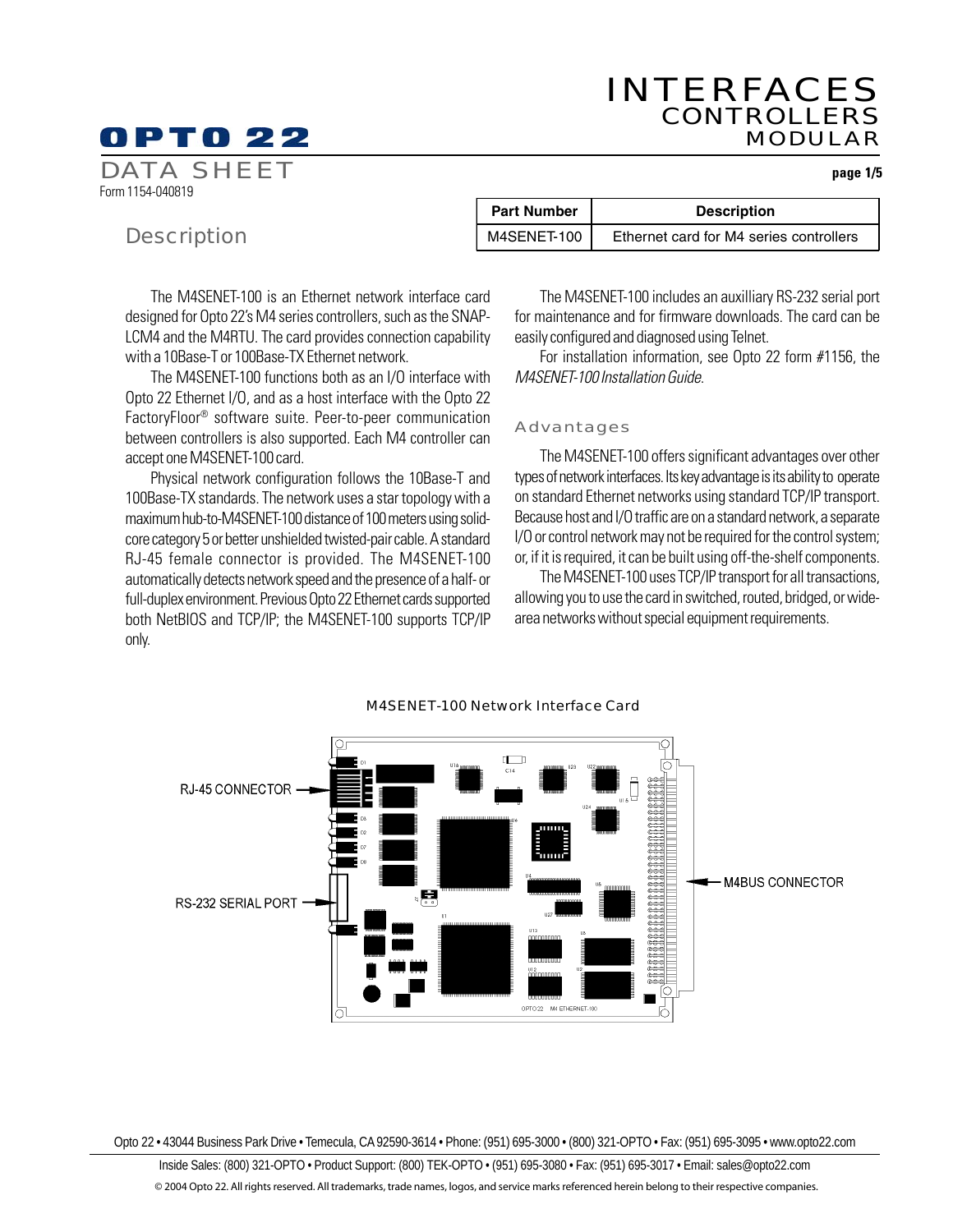# OPTO 22

# INTERFACES CONTROLLERS MODULAR

DATA SHEET Form 1154-040819

**page 2/5**

# Description (continued)

#### Software

 The M4SENET-100 interface card is designed to work with FactoryFloor version 3.1 or higher. FactoryFloor is Opto 22's powerful suite of 32-bit industrial automation software for Microsoft® Windows® 95, Windows 98, and Windows NT®. FactoryFloor consists of four integrated components:

- OptoControl™, a graphical, flowchart-based development environment for machine control and process applications
- OptoDisplay™, an intuitive, shared database, humanmachine interface (HMI) and trending package, including alarming
- OptoServer™, a robust, OPC-compliant data server that connects the controller network with the PC network

• OptoConnect™, a bidirectional link between the Opto 22 database in the controller and Microsoft's SQL Server® and Access databases.

NOTE: FactoryFloor versions lower than 3.0 do not support the M4SENET-100 card. FactoryFloor versions 3.0 and above support only the M4SENET-100, not the older M4SENETU or M4SENETC Ethernet cards.

#### Firmware

The M4SENET-100 card comes with firmware already installed. However, you may have to upgrade firmware for the controller in which you install the card. The card requires a version 3.0 or higher Opto 22 kernel in the controller. If necessary, you can use OptoTerm, a utility included with FactoryFloor, to download an updated controller kernel. For instructions, see Opto 22 form #1156, the M4SENET-100 Installation Guide.

| <b>Item</b>                 | Specification                                                                                                       |  |  |
|-----------------------------|---------------------------------------------------------------------------------------------------------------------|--|--|
| Card Type                   | Ethernet NIC, communication coprocessor                                                                             |  |  |
| <b>Transports Supported</b> | <b>TCP/IP</b>                                                                                                       |  |  |
| <b>Maximum Sessions</b>     | 128 total; up to 128 for SNAP Ethernet I/O, up to 32 for host<br>or peer                                            |  |  |
| Communications              | Ethernet 10Base-T or 100Base-TX<br>Auxilliary: RS-232C (for maintenance and kernel downloads)                       |  |  |
| Data Rate                   | 10 or 100 Mbps auto-detected on Ethernet<br>19.2 Kbps or software selectable on serial port (maximum<br>115.2 Kbps) |  |  |
| Cable Type                  | Solid-core unshielded twisted pair, Category 5 recommended<br>for 10 Mbps and required for 100 Mbps                 |  |  |
| Maximum Distance            | 100 meters from hub to node for single segments                                                                     |  |  |
| Connectors                  | One RJ-45 Ethernet<br>One five-position Phoenix type for serial port                                                |  |  |
| <b>Current Draw</b>         | $1.00$ Amps                                                                                                         |  |  |
| Jumpers (Internal)          | Boot to kernel/Boot to loader<br>Normal operation/Restore factory defaults                                          |  |  |
| Operating Temperature       | $0^\circ$ to 70° C                                                                                                  |  |  |
| Storage Temperature         | -40 $^{\circ}$ to 85 $^{\circ}$ C                                                                                   |  |  |
| Humidity                    | 0-95% humidity, non-condensing                                                                                      |  |  |

# **Specifications**

Opto 22 • 43044 Business Park Drive • Temecula, CA 92590-3614 • Phone: (951) 695-3000 • (800) 321-OPTO • Fax: (951) 695-3095 • www.opto22.com

Inside Sales: (800) 321-OPTO • Product Support: (800) TEK-OPTO • (951) 695-3080 • Fax: (951) 695-3017 • Email: sales@opto22.com © 2004 Opto 22. All rights reserved. All trademarks, trade names, logos, and service marks referenced herein belong to their respective companies.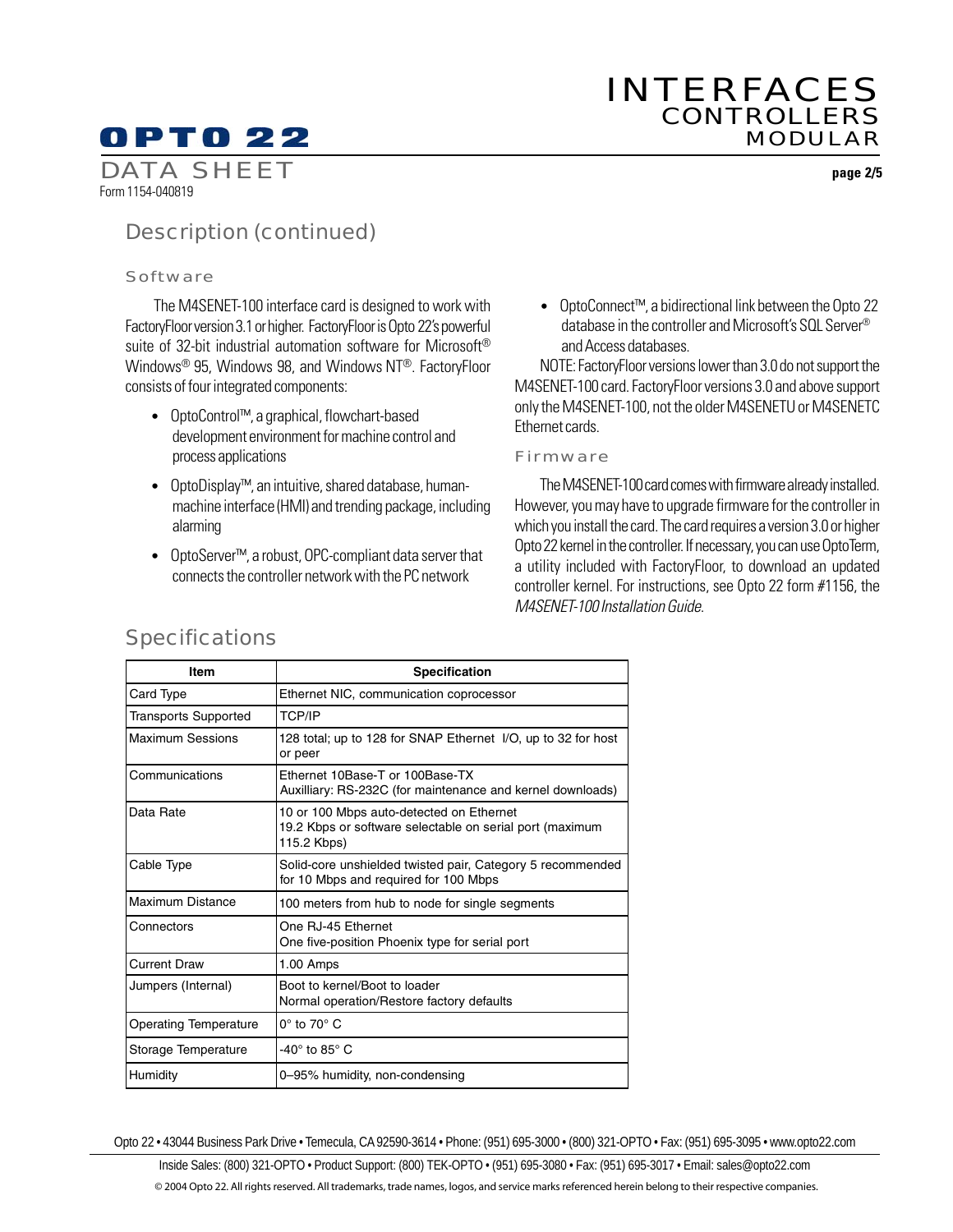# **OPTO 22**

# INTERFACES **CONTROLLERS** MODULAR

DATA SHEET Form 1154-040819

**page 3/5**

# Description (continued)

# LED Descriptions

| LED        | <b>Description</b>                    | LED        | <b>Description</b>                     |
|------------|---------------------------------------|------------|----------------------------------------|
| ETD        | Ethernet-Transmit Data                | ERD        | Ethernet-Receive Data                  |
| <b>ACT</b> | <b>Network Activity</b>               | FD         | Full Duplex Mode                       |
| 10MB       | Ethernet Link Detection at<br>10 Mbps | 100MB      | Ethernet Link Detection at<br>100 Mbps |
| FLT.       | Microprocessor Fault                  | 5VB        | 5-Volt Fault                           |
| 3VB        | 3-Volt Fault                          | <b>RUN</b> | Normal Operation                       |
| STD        | Serial-Transmit Data                  | <b>SRD</b> | Serial-Receive Data                    |

# M4SENET-100 Cover Plate



Opto 22 • 43044 Business Park Drive • Temecula, CA 92590-3614 • Phone: (951) 695-3000 • (800) 321-OPTO • Fax: (951) 695-3095 • www.opto22.com

Inside Sales: (800) 321-OPTO • Product Support: (800) TEK-OPTO • (951) 695-3080 • Fax: (951) 695-3017 • Email: sales@opto22.com © 2004 Opto 22. All rights reserved. All trademarks, trade names, logos, and service marks referenced herein belong to their respective companies.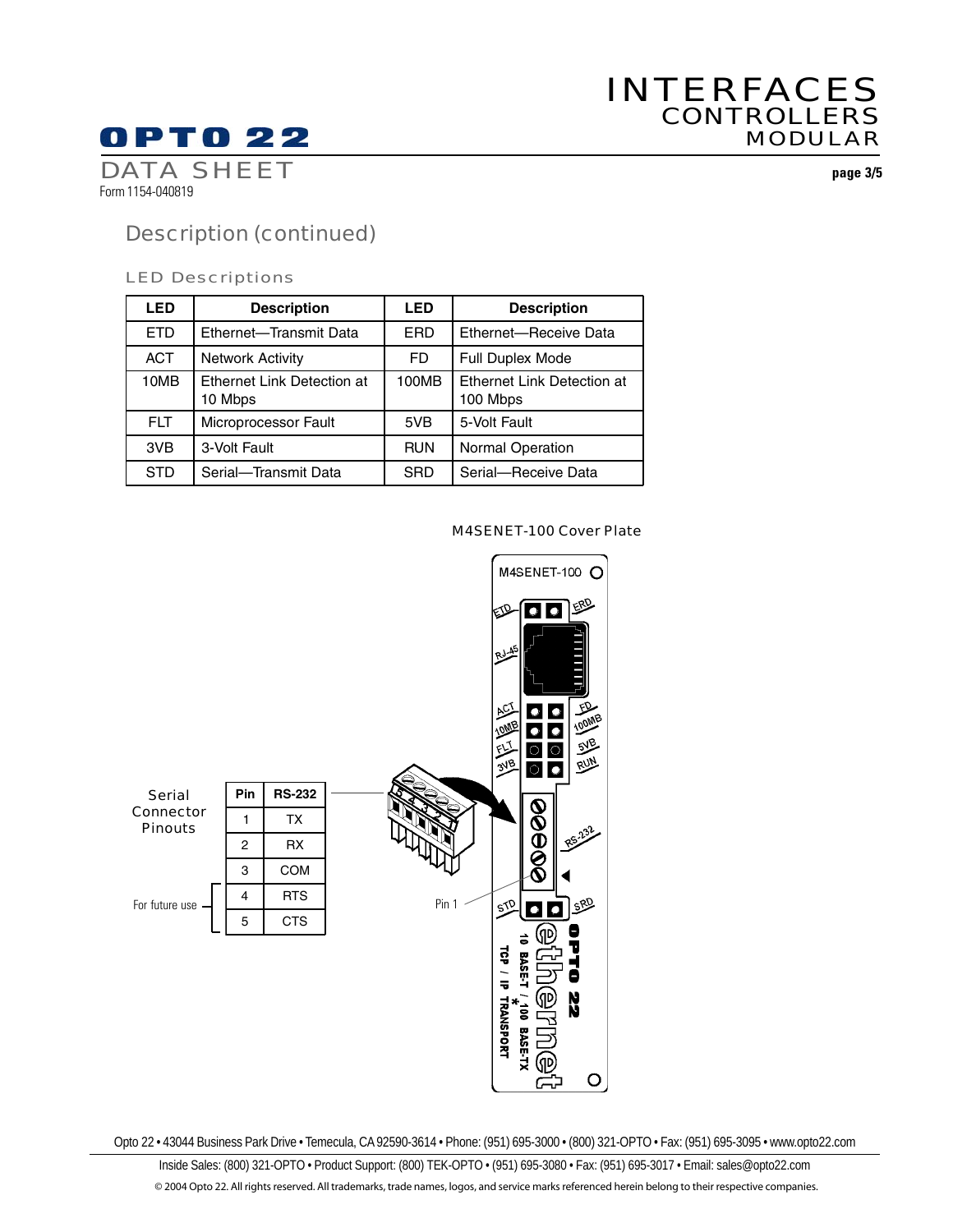# INTERFACES **CONTROLLERS** MODULAR

**OPTO 22** 

DATA SHEET Form 1154-040819

**page 4/5**

# M4SENET-100 System Architecture



**M4 CONTROLLER** WITH M4SENET-100 CARD

SNAP ETHERNET BRAIN AND I/O RACK

Opto 22 • 43044 Business Park Drive • Temecula, CA 92590-3614 • Phone: (951) 695-3000 • (800) 321-OPTO • Fax: (951) 695-3095 • www.opto22.com

Inside Sales: (800) 321-OPTO • Product Support: (800) TEK-OPTO • (951) 695-3080 • Fax: (951) 695-3017 • Email: sales@opto22.com © 1999–2004 Opto 22. All rights reserved. All trademarks, trade names, logos, and service marks referenced herein belong to their respective companies.